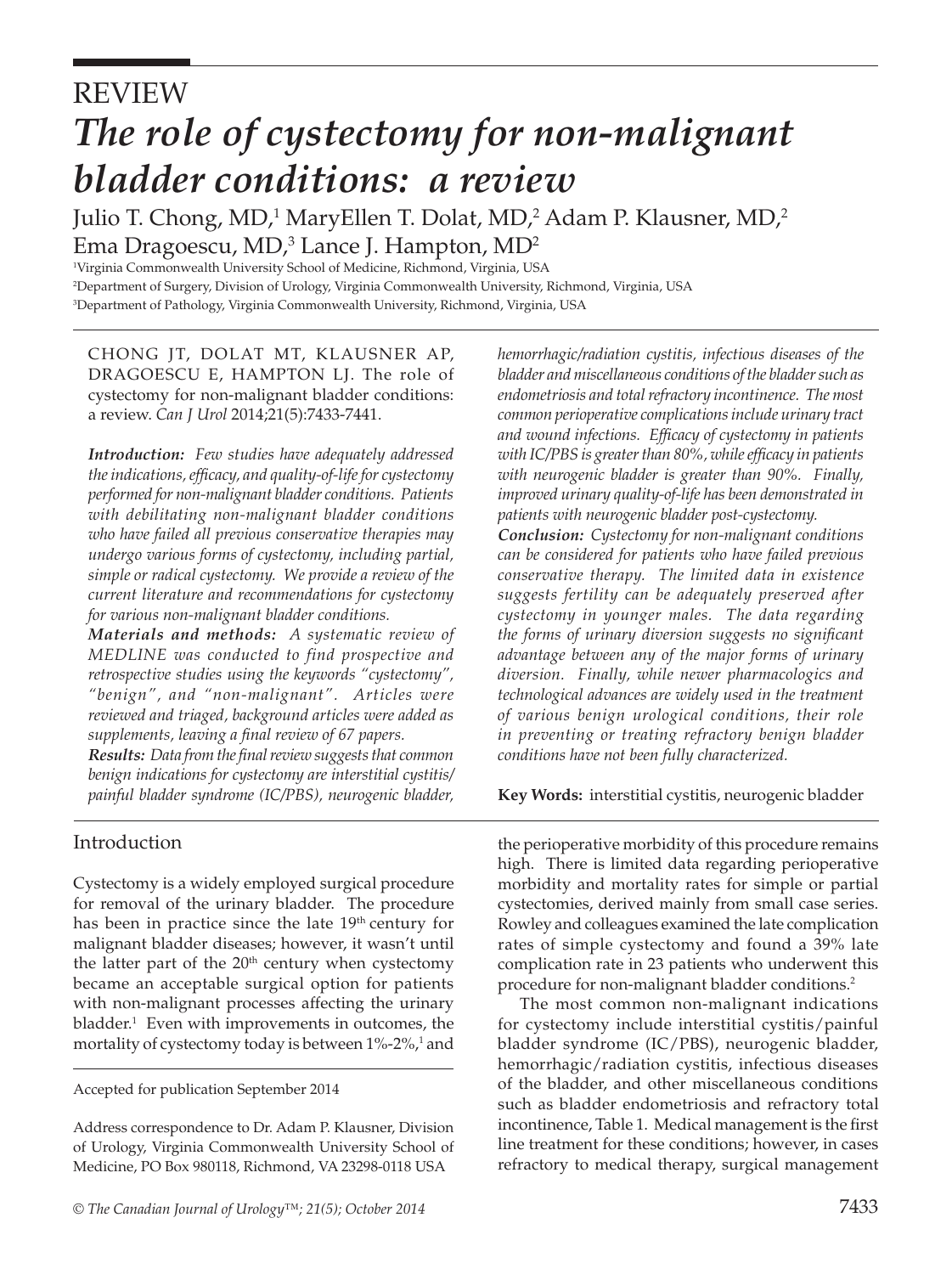#### TABLE 1. **Indications for cystectomy for non-malignant bladder conditions**

Interstitial cystitis/painful bladder syndrome Neurogenic bladder Hemorrhagic/radiation cystitis Infectious diseases of the bladder Endometriosis Refractory genitourinary fistulae

includes partial, simple, and radical cystectomy. If the primary outcome is urinary diversion, it is important to remove a defunctionalized bladder due to complication rates as high as 60%, and a subsequent cystectomy rate of 20% due to conditions such as pyocystis, persistent hematuria, pelvic pain, and even increased rates of malignancy.<sup>3</sup> More recently, Lawrence and colleagues reported a 7% complication rate related to retaining a defunctionalized bladder and suggested that a concomitant cystectomy is not necessary for patients who require urinary diversion, at least for intractable urinary incontinence.<sup>4</sup>

Patients undergoing cystectomy for non-malignant bladder conditions face many of the same challenges as patients undergoing radical cystectomy for malignant urothelial carcinoma of the bladder. Stein and colleagues examined the long term results of 1054 patients undergoing radical cystectomy and report the perioperative morbidity to be approximately 14% in both males and females.5 In a more recent study, Prasad and colleagues re-examined the major 30-day postoperative morbidities in 154 patients undergoing radical cystectomy by a single surgeon and found a rate of 26%.<sup>6</sup> Additionally, the two most common postoperative complications include myocardial infarction and pulmonary embolism, followed closely by anastomotic leaks.<sup>6</sup> These numbers, however, are for patients undergoing radical cystectomy, most commonly for urothelial carcinomas.

There have been many studies that have examined the effectiveness of different types of urinary diversions, and this review will address the existing data. Additionally, patients undergoing cystectomy for non-malignant conditions may be younger than those with bladder cancers, and fertility preservation may be an important concern.

# Cystectomy for IC/PBS

Originally defined by the Society of Urodynamics, Female Pelvic Medicine, & Urogenital Reconstruction

(SUFU) and later adopted by the American Urological Association (AUA), interstitial cystitis is "an unpleasant sensation (pain, pressure, discomfort) perceived to be related to the urinary bladder, associated with lower urinary tract symptoms of more than six weeks duration, in the absence of infection or other identifiable causes."7,8 The hallmark feature of IC/PBS is suprapubic discomfort related to the urinary bladder, but may also include diffuse pelvic pain and or pain within the lower back and abdomen.8 Cystoscopic features for IC/PBS may include the "Hunner" lesion,9 but this submucosal ulcer is identified in less than 7% of patients with IC/PBS.10

Due to its irreversibility, AUA guidelines state that surgical treatment of IC/PBS is only appropriate after all conservative treatment options have been exhausted or if the patient is found to have a small fibrotic bladder. Accordingly, surgical management has received a recommendation Grade C (based on level III evidence) from the AUA.8 The European Association of Urology (EAU) also recommends surgical management only after a thorough evaluation and failure of conservative treatment; however, a Grade A recommendation (based on level I evidence) was ultimately assigned for cystectomy in this setting.<sup>11</sup>

There are very limited studies that have examined surgical management of IC/PBS, most of which are retrospective analyses with few patients. In 1998, Linn and colleagues retrospectively analyzed 31 patients with IC/PBS treated with either supratrigonal or subtrigonal cystectomy with Mainz pouch orthotopic bladder substitution.<sup>12</sup> Patients that underwent supratrigonal cystectomy were followed for an average of 32 months while patients that underwent subtrigonal cystectomy were followed for an average of 94 months. The supratrigonal method resects the bladder above the ureteral orifices while the subtrigonal method resects the bladder to within 1 cm-1.5 cm of the bladder neck and requires ureteral reimplantation. Success was defined by improvement of functional bladder capacity as measured by a voiding protocol 3 to 6 months postoperatively, while voiding frequencies and symptom alleviation were measured by a questionnaire. Both groups had clinically and statistically significant improvements in bladder capacity and daytime/nighttime frequency. Fourteen of 17 (82%) patients who had undergone subtrigonal cystectomy were completely symptom free versus 6/6 (100%) patients who had undergone supratrigonal cystectomy. The authors concluded that both methods of cystectomy provided similar relief of symptoms, but patients who underwent supratrigonal cystectomy had improved urinary rehabilitation.

Similarly, van Ophoven and colleagues reported statistically significant improvement in voiding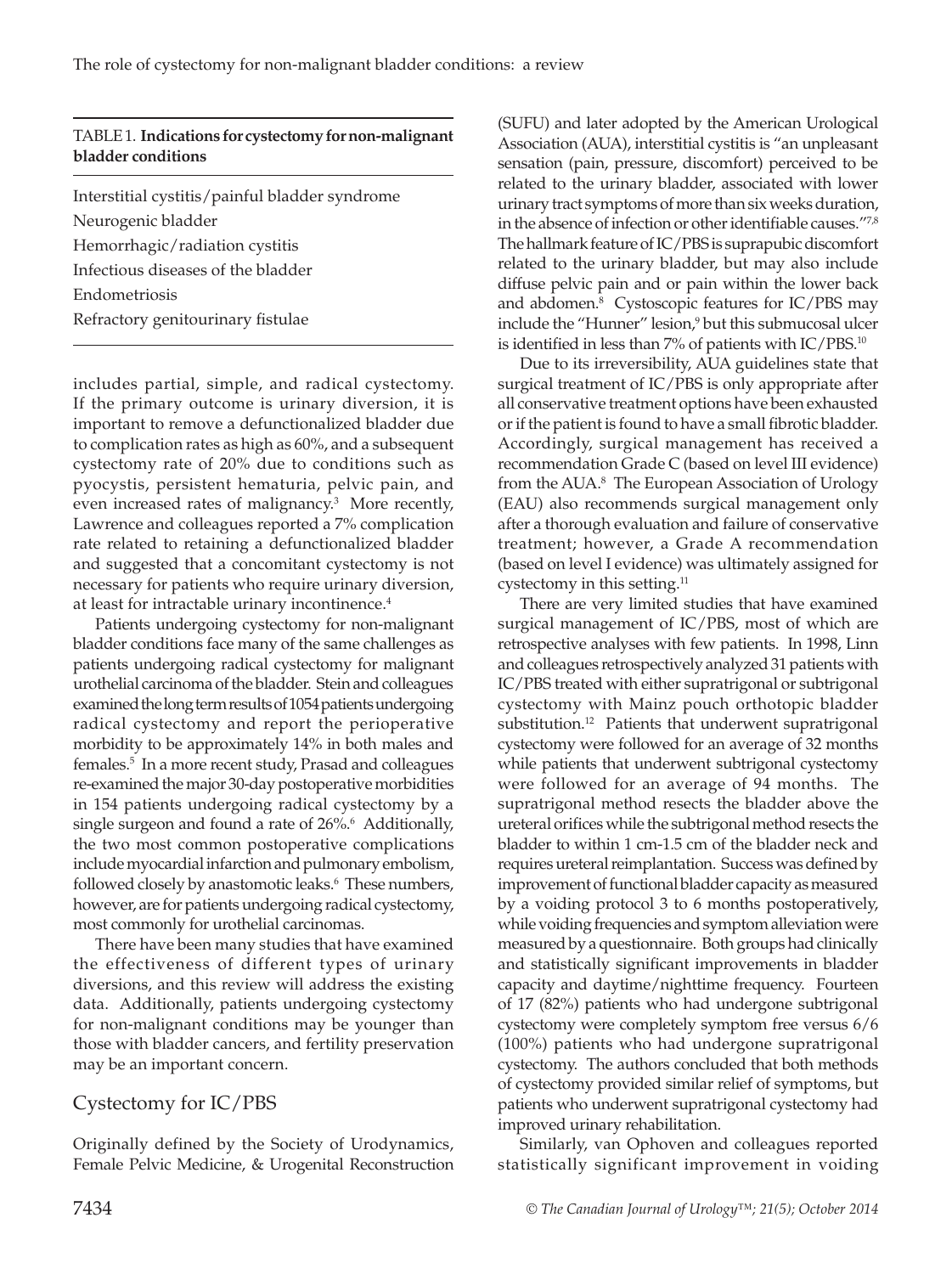frequencies, bladder capacity and symptom scores in patients with IC/PBS who had undergone trigone-preserving cystectomy with substitution enterocystoplasty.13 The authors reported a success rate of 83% (15/18 patients, mean follow up of 57 months), as defined by improvements in functional bladder capacity, voiding frequencies, postoperative voiding modality as well as patients' assessment of satisfaction with the procedure. The idea of trigone-preserving surgery and the potential for persistent pain has been addressed in the past. Christmas and colleagues described up to a 66% failure rate with supratrigonal cystectomy.<sup>14</sup> However, in a follow up study, Christmas and colleagues reported a 100% success rate for subsequent cystectomy with urinary diversion for patients who had failed previous surgical treatment including prior supratrigonal cystectomy.14 Success in this study (mean follow up 30 months) was purely based on subjective pain relief. Advantages to trigonal preservation are many, however, and include avoiding the pitfalls of ureteral reimplantation as well as preservation of the autonomic innervation to the bladder neck necessary for continence after bladder reconstruction.15

It is worthwhile to note that surgical success may be related to the subtype of IC/PBS. First reported in 1998, Peeker and colleagues surmised that surgical outcomes of IC/PBS may differ according to whether the IC/PBS is of the classic "Hunner ulcer" type versus the non-ulcerative type.<sup>16</sup> In his study of 13 patients, ten with classic IC/PBS and three with the nonulcerative type, Peeker reported 100% improvement with supratrigonal cystectomy in patients with classic IC/PBS and no improvement in all three patients with the non-ulcerative IC/PBS. This is corroborated by Rossberger and colleagues study where the author retrospectively evaluated the outcomes of 47 patients with IC/PBS.<sup>17</sup> In his study, 34 patients were identified as having the classic ulcerative subtype of IC/PBS and 13 patients with a non-ulcerative form. For patients with classic IC/PBS, 28/34 patients (82%) had symptom relief with the first surgical procedure with the remaining 4/6 obtaining symptom relief with subsequent surgical procedures (urinary diversion, cystectomy and or transurethral ulcer resection). On the other hand, only 3/13 patients (23%) with non-ulcerative IC/PBS obtained relief with their first surgical procedure. As such, a preoperative cystoscopic evaluation may be an important tool that can be used for patient counseling regarding potential surgical outcomes.

Patients should be informed that surgical interventions for IC/PBS may not improve their pain. Elzawahri and colleagues analyzed 11 patients with IC/ PBS who had previously undergone enterocystoplasty

 $(n = 7)$  or cystectomy with continent urinary diversion  $(n = 4)$  but continued to complain of persistent pelvic pain.18 Patients then underwent takedown of the enterocystoplasty or continent diversion and a subsequent construction of an ileal conduit. The authors analyzed whether or not re-tubularization of the same intestinal segments would result in persistent pain and found that 10/11 patients (91%) reported relief of symptoms. As such, the authors reported that use of retubularized bowel segments for ileal conduit construction after initial failed surgical management for IC/PBS may be appropriate. Conversely, Luchey and colleagues reported a case series of two patients who had undergone cystectomy with urinary diversion persisting with pain whom did not achieve pain alleviation until a subsequent urethrectomy was performed.<sup>19</sup>

Objective outcome measures after cystectomy for benign conditions include functional bladder capacity and voiding frequencies. Post-void residuals have also been used as a measure of improvements in LUTS.<sup>13</sup> Subjective outcomes related to improvements in pain and quality-of-life are best assessed with questionnaires.

More recently, new treatment options have become available for IC/PBS, such as onabotulinum toxin A and sacral neuromodulation. In a review of studies published between 1950-2011, Srivastava and colleagues reported only one randomized controlled trial assessing pain relief with sacral neuromodulation in patients with IC/PBS, which showed a decrease in pain score by 49%.<sup>20</sup> According to the EAU, level I evidence supports the use of onabotulinum toxin A for the treatment of  $IC/PBS<sup>21</sup>$  However, the EAU also conceded that the current heterogeneity of the pharmacological market for IC/PBS creates an environment where definitive conclusions are lacking.<sup>22</sup> It is still unknown how these newer treatment modalities will affect the cases of refractory IC/PBS and how many will eventually need cystectomy.

Key points regarding cystectomy for IC/PBS are shown in Figure 1.

- IC/PBS is defined as an unpleasant sensation perceived to be related to the urinary bladder.
- Supra-trigonal cystectomy may be as effective as sub-trigonal cystectomy for IC/PBS.
- Patients with the ulcerative form of IC/PBS may have improved surgical outcomes.
- Patients may have persistent pain despite surgical intervention.

**Figure 1.** Key Points: Cystectomy for interstitial cystitis/painful bladder syndrome (IC/PBS).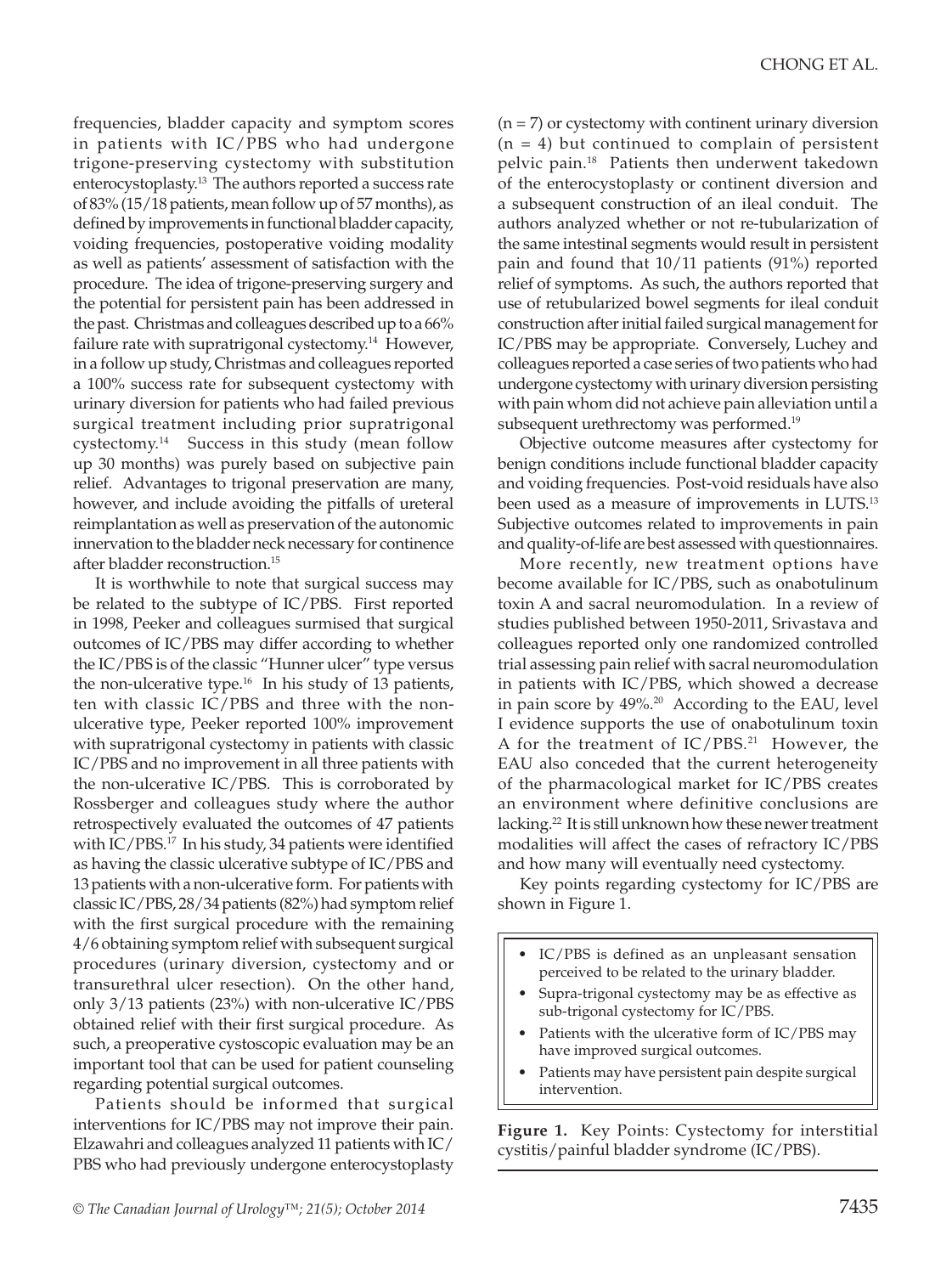# Cystectomy for neurogenic bladder

Conditions that can lead to neurogenic bladder dysfunction include congenital anomalies such as meningomyelocele, spina bifida, and acquired diseases/trauma of the central nervous system such as spinal cord injury, multiple sclerosis, stroke and Parkinsonism.<sup>23</sup> The sequelae of untreated neurogenic bladder dysfunction include upper tract damage, recurrent urinary tract infections, breakdown of skin and fistulaization due to urinary leakage and the social ramifications of incontinence.<sup>23,24</sup> The conservative management of neurogenic bladder includes patient education, pharmacotherapy, timed voiding, incontinence pads, and catheterization. The preferred method of management of neurogenic bladder is intermittent catheterization.<sup>23</sup> Surgical management of neurogenic bladder has also been described, but the type of surgery depends on the nature of bladder dysfunction (detrusor underactivity/ overactivity versus incomplete emptying versus sphincteric insufficiency) and includes sacral nerve stimulation, artificial urinary sphincters, augmentation cystoplasty, ileovesicostomy, and cystectomy with urinary diversion.<sup>23,25</sup>

Indications for urinary diversion in the patient with neurogenic bladder include upper-tract damage from high-pressure voiding, urethro-cutaneous fistulas, perineal ulcers and recurrent infections.<sup>26</sup> Additionally, urinary diversion is usually performed with a concomitant cystectomy due to complications of retaining a defunctionalized bladder.<sup>3</sup>

The success of cystectomy and urinary diversion for patients with neurogenic bladder has been studied in both young adults and older individuals. Over a 30 year period, Stein and colleagues analyzed 129 children and young adults with neurogenic bladder who underwent cystectomy and urinary diversion (colonic conduit 46%, orthotopic bladder substitution 9%, and continent Mainz pouch 45%) and found a 97% upper tract preservation rate in patients with colonic conduits or Mainz pouches, and 95% upper tract preservation in patients with orthotopic bladder substitutes.<sup>27</sup>

Because spinal cord injury comprises a major portion of patients presenting with neurogenic bladder, several groups have analyzed varying techniques of surgical management, including enterocystoplasties, supratrigonal cystectomies and simple cystectomies with subsequent analysis of urinary function and quality-of-life in this patient population. Gobeaux and colleagues have described supratrigonal cystectomy with Hautmann pouch for patients with neurogenic

bladder (61 patients with neurogenic detrusor overactivity subtype) and reported 90% and 74% achievement of partial or total continence, respectively, over a mean follow up of almost 6 years.<sup>28</sup>

Over an 11 year period, Cheng and colleagues identified 2569 patients with acute traumatic spinal cord injuries in a Urology spinal cord unit.<sup>29</sup> While 21 patients (0.8%) received enterocystoplasties, only 14 patients (0.5%) with neurogenic bladder required cystectomies. Of these 14, five (36%) required cystectomies for non-malignant reasons, including high-pressure voiding, urethro-cutaneous fistulas, and recurrent urosepsis.

Quality-of-life is an important factor in the decision to undergo cystectomy for the management of intractable neurogenic bladder. Using the PGI-I scale, $30$  a seven-point validated survey to evaluate quality-of-life as it relates to urinary function, Cheng et al reported a 2.4 unit improvement of urinary qualityof-life in a benign cohort requiring cystectomy.29 Guillotreau and colleagues analyzed the urinary and overall quality-of-life changes associated with cystectomy and ileal conduit by using two validated surveys, Qualiveen (urinary quality-of-life) and SF36-v2 (general quality-of-life) pre- and 6 months post-cystectomy + ileal conduit. $31$  In his prospective cohort of 48 patients (multiple sclerosis 79%, spinal cord injury 15%, other 6%), Guillotreau et al reported a significant improvement of urinary quality-of-life but no improvement of overall quality-of-life. The Qualiveen survey has also been used in patients with multiple sclerosis with end-stage neurogenic bladder requiring cystectomy and ileal conduit. Legrand and colleagues applied the Qualiveen survey to 53 patients with multiple sclerosis and reported a significant improvement in post-cystectomy urinary quality-of $life.<sup>32</sup>$ 

Key points regarding cystectomy for neurogenic bladder are shown in Figure 2.

- The preferred method for management of neurogenic bladder is intermittent catheterization.
- Indications for urinary diversion in the patient with neurogenic bladder include upper tract damage from high pressure voiding, urethracutaneous fistulae, perineal ulcers, and recurrent infections.
- Cystectomy can improve urinary quality-of-life in patients with neurogenic bladder.

**Figure 2.** Key Points: Cystectomy for neurogenic bladder.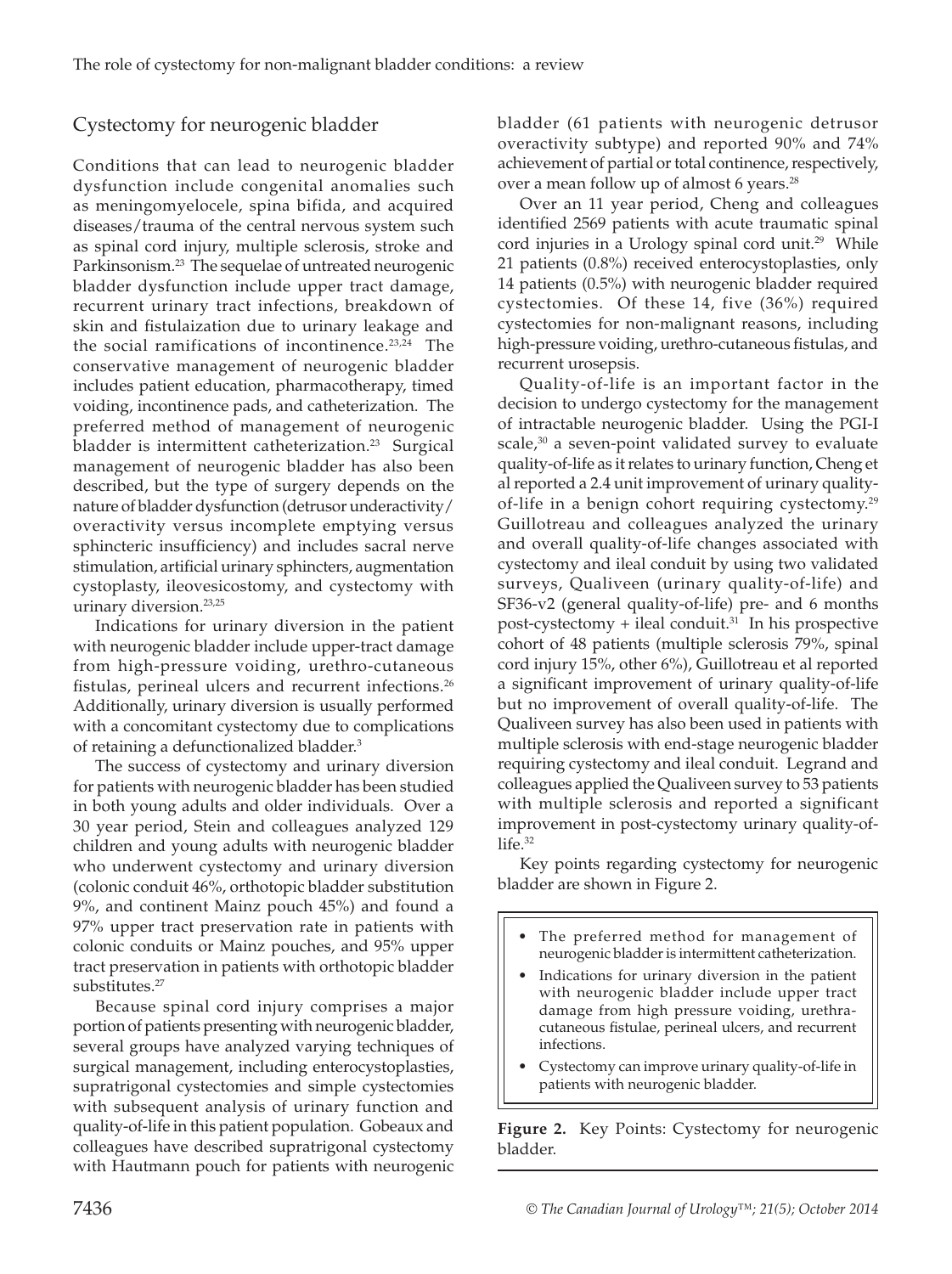# Cystectomy for hemorrhagic/radiation cystitis

Hemorrhagic cystitis is a broad term used to describe hematuria accompanied by lower urinary tract symptoms such as frequency, urgency and dysuria. It may be caused by trauma, infection, or as a result of treatment such as chemotherapy and radiation. When caused by radiation, it is often termed "radiation cystitis" and is commonly encountered in patients with prostate cancer who undergo radiation as primary therapy.33 Hemorrhagic cystitis can be further classified as acute or chronic.

Acute hemorrhagic cystitis is frequently seen in the pediatric population and highly associated with viral infections typically caused by adenovirus.<sup>34</sup> Additionally, immunocompromised patients including those who have undergone bone marrow transplantation or other organ transplants are also susceptible to viral hemorrhagic cystitis. The virus isolated in these patients is usually BK Polyoma virus.35

Chronic hemorrhagic cystitis can be associated with drug-induced causes as well as post-radiation. Cyclophosphamide, an alkylating agent used for treating both malignant and non-malignant conditions, is a frequent cause of drug-induced hemorrhagic cystitis<sup>36</sup> with a reported incidence of 20%-25%.<sup>37</sup> The administration of Mesna has been proposed to prevent cyclophosphamide-induced hemorrhagic cystitis; however, the outcomes may be equivalent to simple hyperhydration.<sup>38</sup> Conversely, radiation cystitis is a late direct sequela of radiation therapy for prostate and cervical malignancies that occurs as early as 90 days after treatment. It may also present as late as 10 years later following treatment.<sup>39</sup> Radiation damage may induce an obliterative endarteritis leading to mucosal ischemia, ulceration and bleeding as shown in Figure 3.40 A literature review of 309 articles by Crew and colleagues estimate an incidence of less than 5% for severe hematuria after radiation therapy.<sup>41</sup>

Surgical treatment for hemorrhagic and radiation cystitis may be considered in patients who have failed conservative therapy. Withdrawal of the offending agent, continuous bladder irrigation, intravesical instillations, hydrodistension, and hyperbaric oxygen therapy are often attempted before cystectomy is considered.41 In a retrospective analysis of 100 patients with cyclophosphamide-induced hemorrhagic cystitis, Stillwell and colleagues noted that five patients (5%) required cystectomy for intractable hematuria.<sup>36</sup> Cystectomy with neobladder substitution may be an acceptable form of surgical management; $42$ however, subtotal cystectomy with the preservation



**Figure 3. (A)** Gross photograph of a urinary bladder showing diffusely hemorrhagic, smooth mucosa with no focal lesions, characteristic of hemorrhagic cystitis. **(B)** Microscopic image of radiation cystitis showing partially denuded surface urothelium and lamina propria with extravasated red blood cells and inflammation. There is radiation atypia within the urothelium, characterized by enlarged cells with abundant cytoplasm and vacuolated, degenerating appearing nuclei (hematoxylin and eosin stain, x 200). Images: courtesy of VCUHS Department of Pathology Archives.

of the bladder neck and urethra may be favored for preservation of urinary continence and improved quality-of-life.43 Laparoscopic approaches have been performed, but surgeons should be aware of the difficulty identifying surgical planes in patients that have undergone radiation therapy for prostate cancer. Fergany and colleagues proposed that dissection of the posterior prostate should not occur until certain landmarks such as the obliterated umbilical ligaments along the lateral planes and the endopelvic fascia have been identified.<sup>44</sup>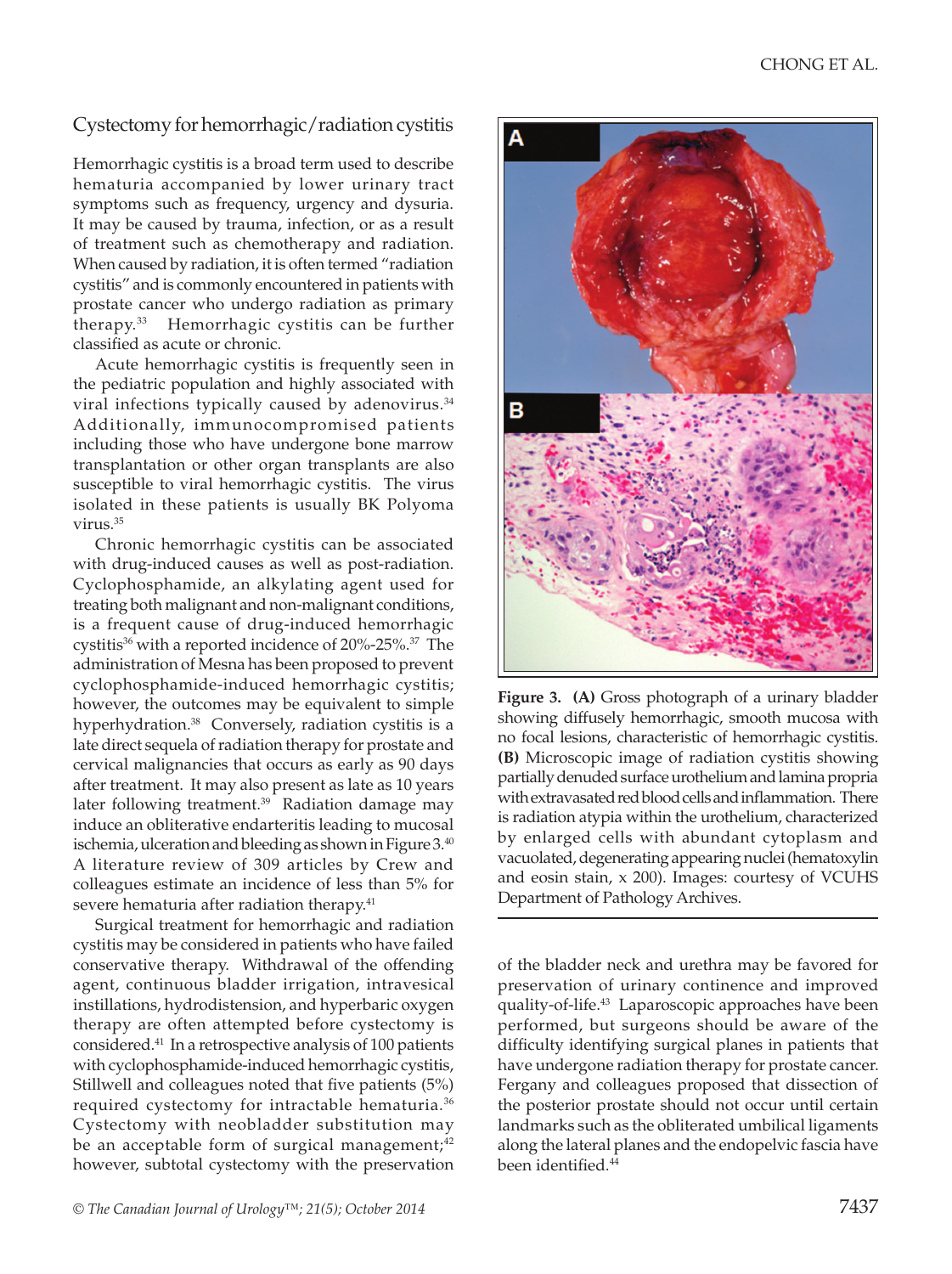- Acute hemorrhagic cystitis is most commonly caused by viral infections such as BK polyoma and adenoviruses.
- Chronic hemorrhagic cystitis is most commonly caused by radiation and chemotherapeutic agents such as cyclophosphamide.
- Approximately 5% of patients with severe hemorrhagic radiation cystitis will require cystectomy.

**Figure 4.** Key Points: Cystectomy for hemorrhagic cystitis.

Technological advances in radiation therapy such as intensity-modulated radiation therapy (IMRT) direct small beams of radiation to precisely target a tumor and may decrease the incidence of genitourinary toxicities. Spratt and colleagues examined the long term survival and toxicities for patients who underwent IMRT for localized prostate cancer.<sup>45</sup> Genitourinary toxicity was graded according to the Common Terminology Criteria for Adverse Events (CTCAE) with hemorrhagic cystitis reported as late-grade 3. Over the course of 7 years, 1002 patients were treated to a dose of 86.4 Gy using a 5-7 field IMRT technique and only 2.1% had a late-grade 3 genitourinary toxicity consisting of hemorrhagic cystitis.45 Cystectomy for refractory hemorrhagic radiation cystitis should be reserved for patients with CTCAE grade 4 including perforations, fistulizations, or refractory hematuria.<sup>46</sup> There are no existing studies which have examined the percentage of patients post-IMRT who require cystectomy, nor are there any recommendations on bowel segments appropriate for urinary reconstruction post-IMRT.47

Key points regarding cystectomy for hemorrhagic cystitis are shown in Figure 4.

#### Cystectomy for infectious diseases of the bladder

Genitourinary tuberculosis and bilharziasis are infectious processes which can result in severe urinary dysfunction. These agents continue to be endemic in certain developing nations and the late diagnosis of these conditions leads to complications which may eventually obliterate bladder function and or destroy the upper tracts.

Up to 30% of all extra-pulmonary tuberculosis may present as genitourinary tuberculosis,<sup>48</sup> and the kidney is secondarily seeded after the mycobacterium

tuberculosis is absorbed in the bloodstream.49 Most ureteral and bladder lesions are secondary to renal shedding.<sup>49</sup> The initial acute bladder lesions of genitourinary tuberculosis appear as reddened, inflamed and edematous lesions around the ureteral orifices which later involve the entire bladder mucosa and may be indistinguishable from an acute cystitis.49 Tuberculosis of the bladder may also be indistinguishable from interstitial cystitis.<sup>50</sup> Chronic genitourinary tuberculosis of the bladder can lead to bladder scarring, wall thickening, fibrosis and decreased compliance.<sup>49,50</sup>

In a case review of 174 patients, Gokce and colleagues reported the most common symptoms of genitourinary tuberculosis to be flank pain (44%), dysuria (43%), hematuria (40%) and frequency  $(34\%)$ <sup>51</sup> All patients were treated with triple-therapy (isoniazid, rifampin and ethambutol). Nineteen patients ultimately required nephrectomy but only two required ileal conduit urinary diversion.<sup>51</sup> The surgical management of tuberculosis of the bladder may include bladder augmentation or cystectomy and bladder replacement; however, these are only indicated in cases of a severely retracted bladder or severe reflux that damages the upper tracts.<sup>52</sup>

Another genitourinary infection, bilharziasis, is caused by Schistosoma hematobium and affects over 100 million individuals worldwide.<sup>53</sup> The human immune reaction to the bilharzial eggs results in healing by fibrosis and may progress to mucosal, submucosal or muscular lesions.<sup>54</sup> These may include chronic ulcers, granulomas, leukoplakia, strictures, contracted bladder and squamous metaplasia leading to squamous cell carcinoma.<sup>54</sup> Radical cystectomy for bilharziasis-induced squamous cell carcinoma of the bladder has been extensively described in the literature, but there is limited information on surgical management for benign lesions of the bladder caused by bilharziasis. Augmentation cystoplasty is indicated in a severely contracted bladder  $(< 100 \text{ mL})$ ;<sup>55</sup> however, subtotal cystectomy combined with ileocystoplasty has also been previously described for bladder lesions coexisting with a contracted bladder.<sup>56</sup>

# Cystectomy for bladder endometriosis

In certain instances, infiltrative bladder endometriosis may be considered an indication for cystectomy; however, this is dependent on the depth of infiltration into the bladder and partial cystectomy is most commonly employed. The prevalence of endometriosis of the urinary tract is about 1% and is defined as infiltration of the endometrial tissue into the detrusor muscle.57 Laparoscopic partial cystectomy for focal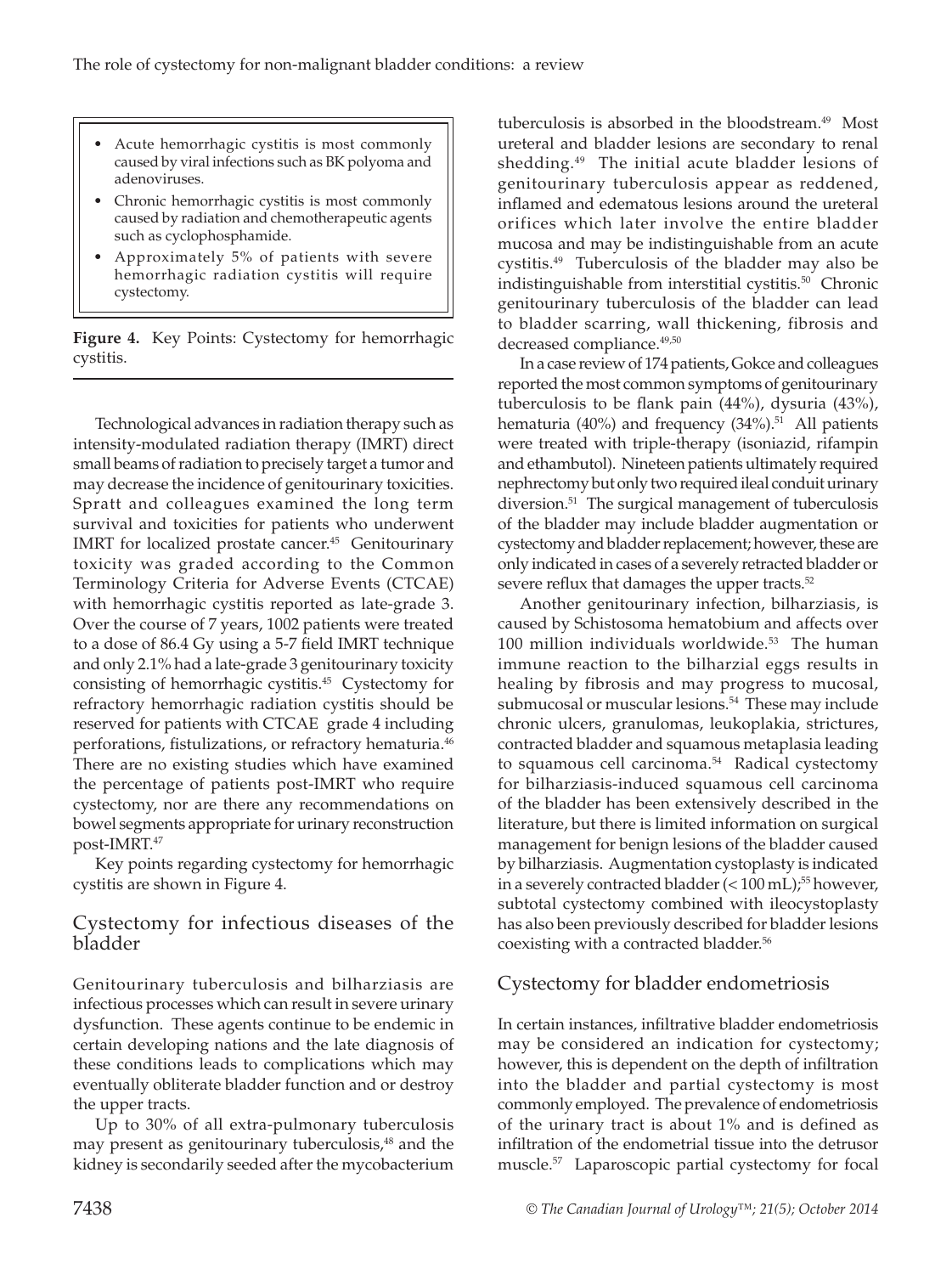endometriosis was described by Nezhat and colleagues in two patients with bladder endometriosis in 1993.58 Subsequently, these authors published a follow up series of 15 patients over the course of a 10 year period<sup>59</sup> with acceptable outcomes, demonstrating the feasibility of this approach. It has been previously emphasized that a laparoscopic partial cystectomy should only be attempted if the lesion is distant from the ureters, trigone and bladder neck.<sup>60</sup> Cystoscopy is commonly employed if a mucosal lesion is suspected.<sup>61</sup> In a series of 21 patients with endometriosis of the bladder, Kovoor and colleagues reported ten patients who required a partial cystectomy (48%). Major complications related to bowel resection occurred in three patients (14%), but there were no reported disease recurrence.<sup>61</sup>

#### Complications of cystectomy for benign bladder conditions

In 2013, Cohn and colleagues investigated the 30 and 90 day perioperative outcomes of cystectomy and urinary diversion for benign diseases of the urinary system in their cohort of 26 patients.<sup>62</sup> Similar to the previously described studies, the patients in Cohn et al's study who had to undergo cystectomy had conditions such as infection, fistulas, hematuria, incontinence, pain or neurogenic bladder. The authors reported a 73% complication rate within the first 30 days, with the most common complications being urinary tract infections (23%) and wound infections (23%). Seventy-three percent of these patients later had resolution of their original urological complication. Interestingly, the authors noted that cystectomy for radiation-induced fistulas were significantly more likely to result in complications (100%) versus those with non-radiation induced fistulas (78%). This is in comparison to patients who underwent cystectomy and urinary diversion for neurogenic bladder, whose complication rate was much lower (44%).

#### Special considerations: fertility preservation in men

Most cystectomies performed today are for malignant urothelial carcinoma of the bladder, which occurs primarily in older individuals in whom the preservation of fertility is not desired. As such, there exist very few studies that have examined the effects of cystectomy on fertility in men. A traditional or radical cystectomy requires a concurrent prostatectomy with removal of the entire prostate, seminal vesicles and vas deferens, precluding conception through natural means. Newer, fertility sparing approaches have been described

for younger patients undergoing cystectomies who request fertility preservation.

Spitz and colleagues examined the effects of a "radical" cystectomy on fertility in younger males (median age 26) requiring removal of their bladder and prostates for nonurothelial carcinomas.<sup>63</sup> Outcomes measured included erectile function, ejaculatory ability, and offspring produced. The surgical approach preserved the ejaculatory ducts and involved transection of the prostate at an oblique angle to spare the posterior prostate, and thus, the nerves necessary for erectile function.<sup>63</sup> In this four patient series, all patients regained erectile function immediately post-operatively and 75% were able to ejaculate anterograde. In addition, one patient fathered a child, demonstrating the ability to preserve fertility.

In a more radical approach, Salem and colleagues described a technique originally used for younger males ( $n = 4$ , median age 45) with invasive transitional cell carcinoma of the bladder who wanted to preserve their fertility.64 Because these individuals had muscle invasive disease, a radical surgical approach was required. To provide the continuity for sperm transit, the vas deferens were preserved and reanastomosed to the bulbar urethra in the perineum. Salem and colleagues reported that 50% of patients were able to ejaculate anterograde, of which one was able to father a child. These two studies described fertility preservation in radical surgical approaches. Unfortunately, there are currently no studies that have examined fertility preservation in patients undergoing cystectomy for non-malignant conditions. It is thus a logical conclusion to surmise that the absolute bare minimum to preserve fertility in patients receiving cystectomy for any indication is preservation of the vas and adequate reanastomosis to allow for sperm transit.

#### Special consideration: urinary diversion after cystectomy

There are many types of urinary diversions and data is conflicting as to whether there is a preferred method for patients who require a cystectomy. Over the last decade, orthotopic bladder substitution has become increasingly popular, and, as a result, numerous comparative studies have been performed. Nabi and colleagues reviewed 3370 abstracts from January 1990 to January 2003, with 32,795 patients included in their analysis. They concluded that there were no differences between a continent diversion versus a conduit diversion and that there were no differences between a diversion using segments of ileum versus using segments of colon.<sup>65</sup> In an updated systematic review that expanded on this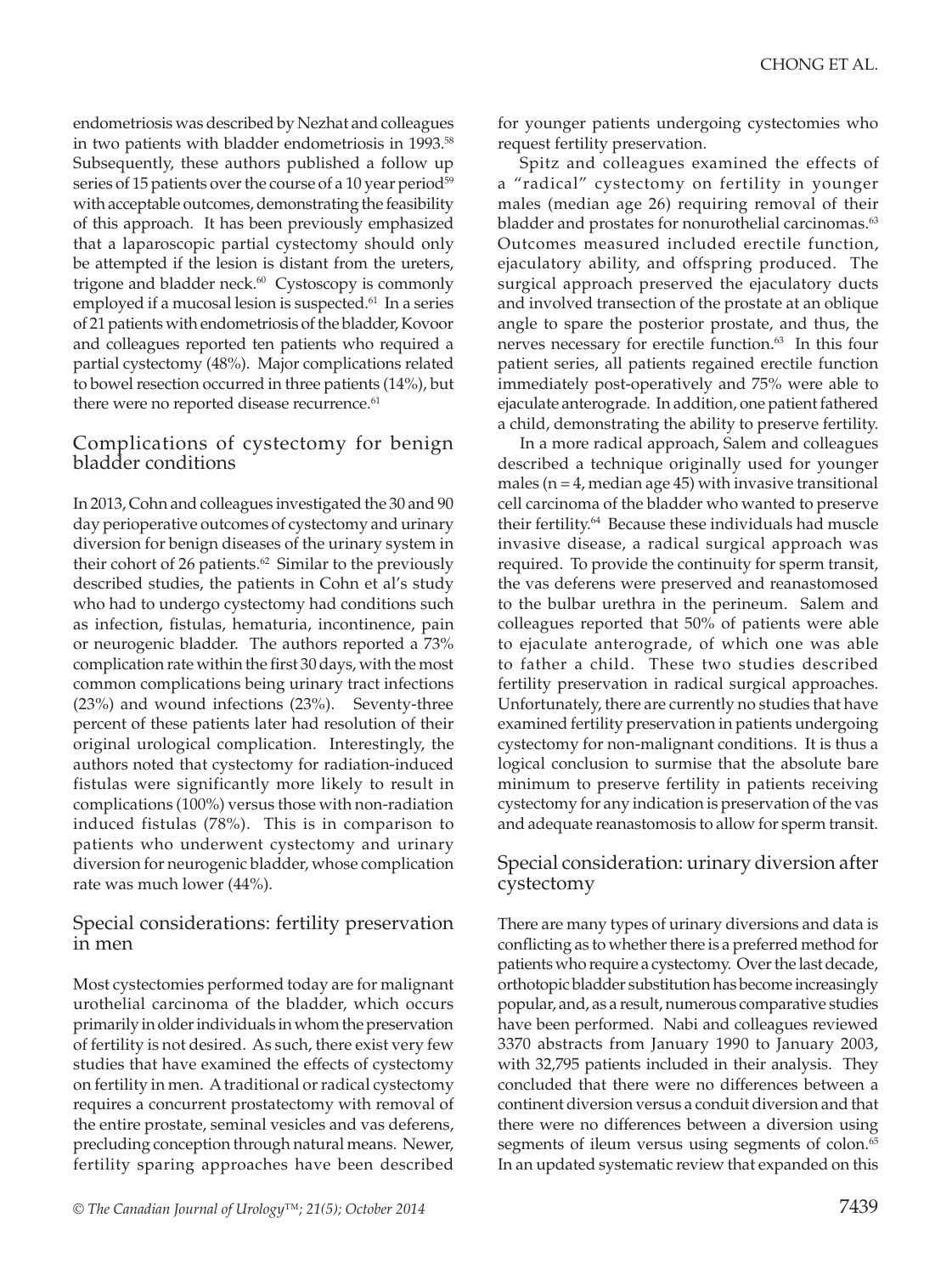initial study and included 46,921 patients, the authors concluded that there was no evidence to support the superiority of any type of diversion.<sup>66</sup>

In 2012, The Cochrane Collaboration used more selective inclusion criteria by including only randomized or quasi-randomized controlled trials to address the same issue. In their study, Cody and colleagues included studies that examined the different types of urinary diversion as well as the type of intestinal segment in patients who required urinary diversion after cystectomy for malignant as well as non-malignant indications.67 Only five studies totaling 355 patients met their inclusion criteria and the review did not find any substantial evidence as to the superiority of a continent vs. incontinent diversion in relation to frequency of urinary tract infections, upper tract preservation and daytime/nighttime incontinence.<sup>67</sup> While one small study of ileal segment vs. an ileocolonic segment for nocturnal incontinence achieved statistical significance in favor of the ileal segment, the authors remained skeptical.<sup>67</sup> Regardless, additional immeasurable factors such as patient preference and the variety of disease processes make this a very difficult topic to quantify.

#### Conclusion

Due to its irreversibility, high morbidity and mortality rate, cystectomy for non-malignant conditions should only be considered if patients have failed all conservative therapies. Decisions regarding the surgical approach should take into consideration the individual patient needs and the type of bladder pathology. In addition, the decision to perform a cystectomy should address the known safety and efficacy of the procedure as well as the potential to improve quality-of-life. Common non-malignant indications for cystectomy include IC/ PBS, neurogenic bladder, radiation/hemorrhagic cystitis, infectious diseases of the bladder, bladder endometriosis and total refractory incontinence. For patients wishing to preserve their fertility, even radical surgical approaches are feasible. Additionally, there is no definitive data demonstrating the superiority of any particular type of urinary diversion. Finally, although there is widespread use of newer pharmacologics and technology in the treatment of various benign urological conditions, their role in preventing or treating refractory benign bladder conditions have not been fully characterized.

- 3. Neulander EZ, Rivera I, Eisenbrown N, Wajsman ZEV. Simple cystectomy in patients requiring urinary diversion. *J Urol* 2000; 164(4):1169-1172.
- 4. Lawrence A, Hu B, Lee O, Stone A. Pyocystis after urinary diversion for incontinence - is a concomitant cystectomy necessary? *Urology* 2013;82(5):1161-1165.
- 5. Stein JP, Lieskovsky G, Cote R et al. Radical cystectomy in the treatment of invasive bladder cancer: long-term results in 1,054 patients. *J Clin Oncol* 2001;19(3):666-675.
- 6. Prasad SM, Ferreria M, Berry AM et al. Surgical apgar outcome score: perioperative risk assessment for radical cystectomy. *J Urol* 2009;181(3):1046-1053.
- 7. Hanno P, Dmochowski R. Status of international consensus on interstitial cystitis/bladder pain syndrome/painful bladder syndrome: 2008 snapshot. *Neurourol Urodyn* 2009;28(4):274-286.
- 8. Hanno PM, Burks DA, Clemens JQ et al. AUA Guideline for the diagnosis and treatment of interstitial cystitis/bladder pain syndrome. *J Urol* 2011;185(6):2162-2170.
- Hunner GL. A rare type of bladder ulcer in women; report of cases. *Boston Med Surg J* 1915;172(18):660-664.
- 10. Teichman JM. Hunner's lesions. *Can Urol Assoc J* 2009;3(6):478.
- 11. Fall M, Oberpenning F, Peeker R. Treatment of bladder pain syndrome/interstitial cystitis 2008: can we make evidencebased decisions? *Eur Urol* 2008;54(1):65-78.
- 12. Linn JF, Hohenfellner M, Roth S et al. Treatment of interstitial cystitis: comparison of subtrigonal and supratrigonal cystectomy combined with orthotopic bladder substitution. *J Urol* 1998;159(3):774-778.
- 13. van Ophoven A, Oberpenning F, Hertle L. Long-term results of trigone-preserving orthotopic substitution enterocystoplasty for interstitial cystitis. *J Urol* 2002;167(2, Part 1):603-607.
- 14. Christmas TJ, Holmes SA, Hendry WF. Bladder replacement by ileocystoplasty: the final treatment for interstitial cystitis. *Br J Urol* 1996;78(1):69-73.
- 15. Costello AJ, Crowe H, Agarwal D. Supratrigonal cystectomy and ileocystoplasty in management of interstitial cystitis. *Aust N Z J Surg* 2000;70(1):34-38.
- 16. Peeker R, Aldenborg F, Fall M. The treatment of interstitial cystitis with supratrigonal cystectomy and ileocystoplasty: difference in outcome between classic and nonulcer disease. *J Urol* 1998;159(5):1479-1482.
- 17.Rossberger J, Fall M, Jonsson O, Peeker R. Long-term results of reconstructive surgery in patients with bladder pain syndrome/interstitial cystitis: subtyping is imperative. *Urology* 2007;70(4):638-642.
- 18. Elzawahri A, Bissada NK, Herchorn S et al. Urinary conduit formation using a retubularized bowel from continent urinary diversion or intestinal augmentations: ii. Does it have a role in patients with interstitial cystitis? *J Urol* 2004;171(4):1559-1562.
- 19. Luchey A, Hubsher CP, Zaslau S, Bradford N, Smith E. Cystectomy without urethrectomy does not improve pelvic pain in patients with refractory painful bladder syndrome: a case series with review of the literature. *Internet J Urol* 2009;7(1).
- 20. Srivastava D. Efficacy of sacral neuromodulation in treating chronic pain related to painful bladder syndrome/interstitial cystitis in adults. *J Anaesthesiol Clin Pharmacol* 2012;28(4): 428-435.
- 21.Mangera A, Andersson KE, Apostolidis A et al. Contemporary management of lower urinary tract disease with botulinum toxin A: a systematic review of botox (onabotulinumtoxinA) and dysport (abobotulinumtoxinA). *Eur Urol* 2011;60(4):784-795.
- 22. Giannantoni A, Bini V, Dmochowski R et al. Contemporary management of the painful bladder: a systematic review. *Eur Urol* 2012;61(1):29-53.

References

<sup>1.</sup> Stenzl A, Nagele U, Kuczyk M et al. Cystectomy – technical considerations in male and female patients. *EAU Update Series* 2005;3(3):138-146.